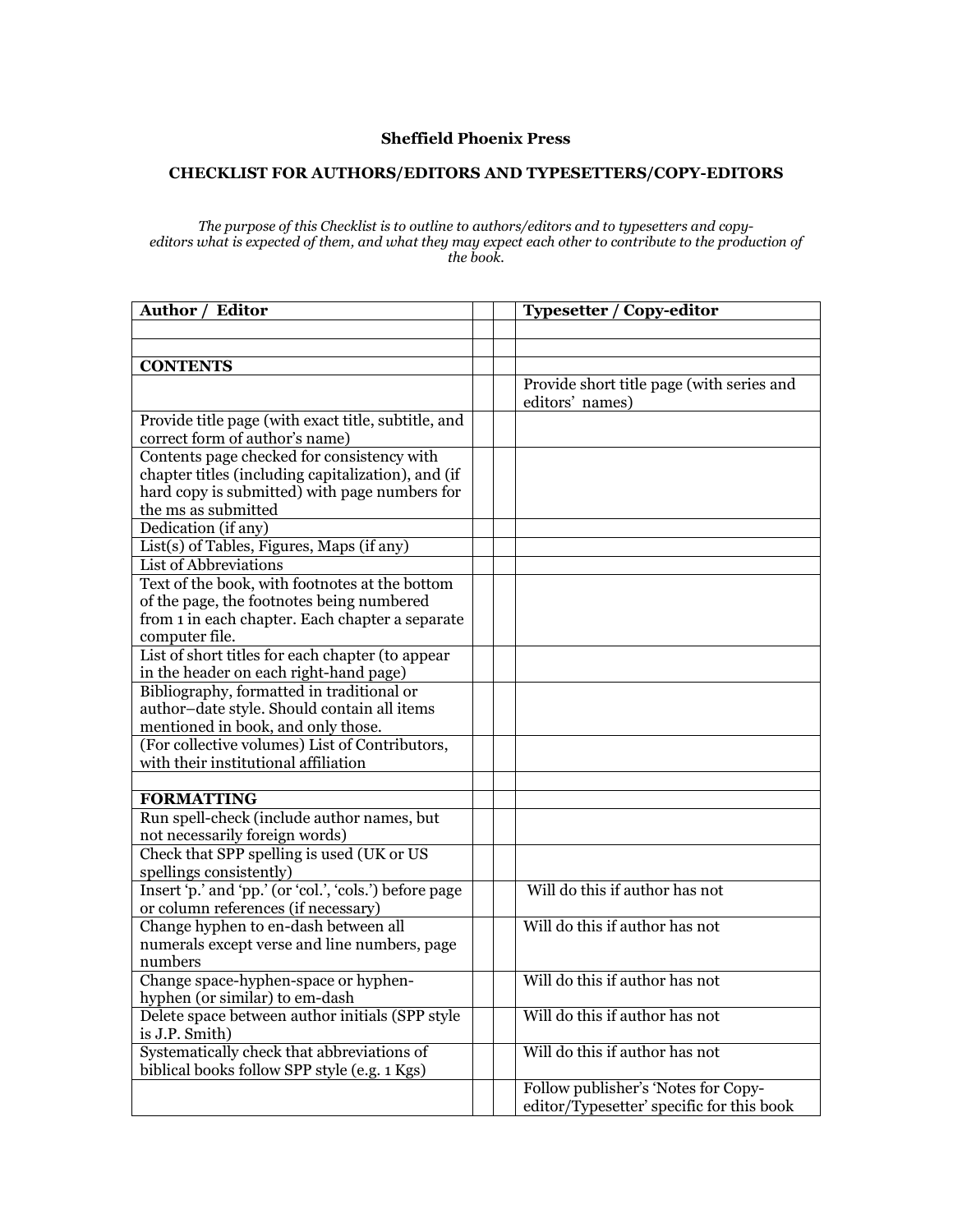| English grammar, spelling, idiom,<br>intelligibility. Check and correct, if<br>necessary, forms of citation in footnotes.<br>Check and correct capitalization in titles<br>of books and articles. Check and correct<br>abbreviations. Query doubtful matters<br>directly with the author.<br>If book is being typeset only, all the above<br>matters are the author's responsibility.<br>Centre chapter heading after 5 blank lines<br>Centre subheadings, with 1.5 blank lines<br>above and 0.5 blank lines below<br>Create and systematize subheadings if<br>necessary, according to SPP styles<br>Remove line spaces between paragraphs<br>(if necessary), begin each paragraph with<br>Tab except the first paragraph under a<br>heading.<br>Format indented quotations, with a 0.5<br>blank line above and below, 0.5 margins<br>right and left and a smaller point size.<br>Convert straight quotation marks to<br>'smart quotes'. Replace double quotes<br>with single (using double quotes for<br>quotes within quotes) (for UK and US<br>styles alike).<br>Use SPP style for closing quotes: inside<br>the closing punctuation unless the<br>sentence has begun inside the quotation<br>(for UK and US styles alike).<br>Remove commas after i.e., e.g. if<br>necessary<br>Replace two spaces by one. Change three<br>full-stops (periods) to the ellipsis<br>character. Convert caps to small caps<br>when necessary (e.g. BCE).<br>Create Tables; identify and convert<br>unusual characters and diacritics<br><b>PAGE MAKEUP</b><br>Format text in SPP page style<br>Create even and odd headers with page<br>numbers<br>Do hyphenation<br>Do ligatures (fi > fi, fl > fl)<br>Delete separator between text and<br>footnotes if necessary<br>Page makeup, checking for widows and<br>orphans<br><b>PROOFS</b><br>Read Proof 1 (asking another person also to |  | If book is being copy-edited, check |
|--------------------------------------------------------------------------------------------------------------------------------------------------------------------------------------------------------------------------------------------------------------------------------------------------------------------------------------------------------------------------------------------------------------------------------------------------------------------------------------------------------------------------------------------------------------------------------------------------------------------------------------------------------------------------------------------------------------------------------------------------------------------------------------------------------------------------------------------------------------------------------------------------------------------------------------------------------------------------------------------------------------------------------------------------------------------------------------------------------------------------------------------------------------------------------------------------------------------------------------------------------------------------------------------------------------------------------------------------------------------------------------------------------------------------------------------------------------------------------------------------------------------------------------------------------------------------------------------------------------------------------------------------------------------------------------------------------------------------------------------------------------------------------------------------------------------------------------------------------------------------|--|-------------------------------------|
|                                                                                                                                                                                                                                                                                                                                                                                                                                                                                                                                                                                                                                                                                                                                                                                                                                                                                                                                                                                                                                                                                                                                                                                                                                                                                                                                                                                                                                                                                                                                                                                                                                                                                                                                                                                                                                                                          |  |                                     |
|                                                                                                                                                                                                                                                                                                                                                                                                                                                                                                                                                                                                                                                                                                                                                                                                                                                                                                                                                                                                                                                                                                                                                                                                                                                                                                                                                                                                                                                                                                                                                                                                                                                                                                                                                                                                                                                                          |  |                                     |
|                                                                                                                                                                                                                                                                                                                                                                                                                                                                                                                                                                                                                                                                                                                                                                                                                                                                                                                                                                                                                                                                                                                                                                                                                                                                                                                                                                                                                                                                                                                                                                                                                                                                                                                                                                                                                                                                          |  |                                     |
|                                                                                                                                                                                                                                                                                                                                                                                                                                                                                                                                                                                                                                                                                                                                                                                                                                                                                                                                                                                                                                                                                                                                                                                                                                                                                                                                                                                                                                                                                                                                                                                                                                                                                                                                                                                                                                                                          |  |                                     |
|                                                                                                                                                                                                                                                                                                                                                                                                                                                                                                                                                                                                                                                                                                                                                                                                                                                                                                                                                                                                                                                                                                                                                                                                                                                                                                                                                                                                                                                                                                                                                                                                                                                                                                                                                                                                                                                                          |  |                                     |
|                                                                                                                                                                                                                                                                                                                                                                                                                                                                                                                                                                                                                                                                                                                                                                                                                                                                                                                                                                                                                                                                                                                                                                                                                                                                                                                                                                                                                                                                                                                                                                                                                                                                                                                                                                                                                                                                          |  |                                     |
|                                                                                                                                                                                                                                                                                                                                                                                                                                                                                                                                                                                                                                                                                                                                                                                                                                                                                                                                                                                                                                                                                                                                                                                                                                                                                                                                                                                                                                                                                                                                                                                                                                                                                                                                                                                                                                                                          |  |                                     |
|                                                                                                                                                                                                                                                                                                                                                                                                                                                                                                                                                                                                                                                                                                                                                                                                                                                                                                                                                                                                                                                                                                                                                                                                                                                                                                                                                                                                                                                                                                                                                                                                                                                                                                                                                                                                                                                                          |  |                                     |
|                                                                                                                                                                                                                                                                                                                                                                                                                                                                                                                                                                                                                                                                                                                                                                                                                                                                                                                                                                                                                                                                                                                                                                                                                                                                                                                                                                                                                                                                                                                                                                                                                                                                                                                                                                                                                                                                          |  |                                     |
|                                                                                                                                                                                                                                                                                                                                                                                                                                                                                                                                                                                                                                                                                                                                                                                                                                                                                                                                                                                                                                                                                                                                                                                                                                                                                                                                                                                                                                                                                                                                                                                                                                                                                                                                                                                                                                                                          |  |                                     |
|                                                                                                                                                                                                                                                                                                                                                                                                                                                                                                                                                                                                                                                                                                                                                                                                                                                                                                                                                                                                                                                                                                                                                                                                                                                                                                                                                                                                                                                                                                                                                                                                                                                                                                                                                                                                                                                                          |  |                                     |
|                                                                                                                                                                                                                                                                                                                                                                                                                                                                                                                                                                                                                                                                                                                                                                                                                                                                                                                                                                                                                                                                                                                                                                                                                                                                                                                                                                                                                                                                                                                                                                                                                                                                                                                                                                                                                                                                          |  |                                     |
|                                                                                                                                                                                                                                                                                                                                                                                                                                                                                                                                                                                                                                                                                                                                                                                                                                                                                                                                                                                                                                                                                                                                                                                                                                                                                                                                                                                                                                                                                                                                                                                                                                                                                                                                                                                                                                                                          |  |                                     |
|                                                                                                                                                                                                                                                                                                                                                                                                                                                                                                                                                                                                                                                                                                                                                                                                                                                                                                                                                                                                                                                                                                                                                                                                                                                                                                                                                                                                                                                                                                                                                                                                                                                                                                                                                                                                                                                                          |  |                                     |
|                                                                                                                                                                                                                                                                                                                                                                                                                                                                                                                                                                                                                                                                                                                                                                                                                                                                                                                                                                                                                                                                                                                                                                                                                                                                                                                                                                                                                                                                                                                                                                                                                                                                                                                                                                                                                                                                          |  |                                     |
|                                                                                                                                                                                                                                                                                                                                                                                                                                                                                                                                                                                                                                                                                                                                                                                                                                                                                                                                                                                                                                                                                                                                                                                                                                                                                                                                                                                                                                                                                                                                                                                                                                                                                                                                                                                                                                                                          |  |                                     |
|                                                                                                                                                                                                                                                                                                                                                                                                                                                                                                                                                                                                                                                                                                                                                                                                                                                                                                                                                                                                                                                                                                                                                                                                                                                                                                                                                                                                                                                                                                                                                                                                                                                                                                                                                                                                                                                                          |  |                                     |
|                                                                                                                                                                                                                                                                                                                                                                                                                                                                                                                                                                                                                                                                                                                                                                                                                                                                                                                                                                                                                                                                                                                                                                                                                                                                                                                                                                                                                                                                                                                                                                                                                                                                                                                                                                                                                                                                          |  |                                     |
|                                                                                                                                                                                                                                                                                                                                                                                                                                                                                                                                                                                                                                                                                                                                                                                                                                                                                                                                                                                                                                                                                                                                                                                                                                                                                                                                                                                                                                                                                                                                                                                                                                                                                                                                                                                                                                                                          |  |                                     |
|                                                                                                                                                                                                                                                                                                                                                                                                                                                                                                                                                                                                                                                                                                                                                                                                                                                                                                                                                                                                                                                                                                                                                                                                                                                                                                                                                                                                                                                                                                                                                                                                                                                                                                                                                                                                                                                                          |  |                                     |
|                                                                                                                                                                                                                                                                                                                                                                                                                                                                                                                                                                                                                                                                                                                                                                                                                                                                                                                                                                                                                                                                                                                                                                                                                                                                                                                                                                                                                                                                                                                                                                                                                                                                                                                                                                                                                                                                          |  |                                     |
|                                                                                                                                                                                                                                                                                                                                                                                                                                                                                                                                                                                                                                                                                                                                                                                                                                                                                                                                                                                                                                                                                                                                                                                                                                                                                                                                                                                                                                                                                                                                                                                                                                                                                                                                                                                                                                                                          |  |                                     |
|                                                                                                                                                                                                                                                                                                                                                                                                                                                                                                                                                                                                                                                                                                                                                                                                                                                                                                                                                                                                                                                                                                                                                                                                                                                                                                                                                                                                                                                                                                                                                                                                                                                                                                                                                                                                                                                                          |  |                                     |
|                                                                                                                                                                                                                                                                                                                                                                                                                                                                                                                                                                                                                                                                                                                                                                                                                                                                                                                                                                                                                                                                                                                                                                                                                                                                                                                                                                                                                                                                                                                                                                                                                                                                                                                                                                                                                                                                          |  |                                     |
|                                                                                                                                                                                                                                                                                                                                                                                                                                                                                                                                                                                                                                                                                                                                                                                                                                                                                                                                                                                                                                                                                                                                                                                                                                                                                                                                                                                                                                                                                                                                                                                                                                                                                                                                                                                                                                                                          |  |                                     |
|                                                                                                                                                                                                                                                                                                                                                                                                                                                                                                                                                                                                                                                                                                                                                                                                                                                                                                                                                                                                                                                                                                                                                                                                                                                                                                                                                                                                                                                                                                                                                                                                                                                                                                                                                                                                                                                                          |  |                                     |
|                                                                                                                                                                                                                                                                                                                                                                                                                                                                                                                                                                                                                                                                                                                                                                                                                                                                                                                                                                                                                                                                                                                                                                                                                                                                                                                                                                                                                                                                                                                                                                                                                                                                                                                                                                                                                                                                          |  |                                     |
|                                                                                                                                                                                                                                                                                                                                                                                                                                                                                                                                                                                                                                                                                                                                                                                                                                                                                                                                                                                                                                                                                                                                                                                                                                                                                                                                                                                                                                                                                                                                                                                                                                                                                                                                                                                                                                                                          |  |                                     |
|                                                                                                                                                                                                                                                                                                                                                                                                                                                                                                                                                                                                                                                                                                                                                                                                                                                                                                                                                                                                                                                                                                                                                                                                                                                                                                                                                                                                                                                                                                                                                                                                                                                                                                                                                                                                                                                                          |  |                                     |
|                                                                                                                                                                                                                                                                                                                                                                                                                                                                                                                                                                                                                                                                                                                                                                                                                                                                                                                                                                                                                                                                                                                                                                                                                                                                                                                                                                                                                                                                                                                                                                                                                                                                                                                                                                                                                                                                          |  |                                     |
|                                                                                                                                                                                                                                                                                                                                                                                                                                                                                                                                                                                                                                                                                                                                                                                                                                                                                                                                                                                                                                                                                                                                                                                                                                                                                                                                                                                                                                                                                                                                                                                                                                                                                                                                                                                                                                                                          |  |                                     |
|                                                                                                                                                                                                                                                                                                                                                                                                                                                                                                                                                                                                                                                                                                                                                                                                                                                                                                                                                                                                                                                                                                                                                                                                                                                                                                                                                                                                                                                                                                                                                                                                                                                                                                                                                                                                                                                                          |  |                                     |
|                                                                                                                                                                                                                                                                                                                                                                                                                                                                                                                                                                                                                                                                                                                                                                                                                                                                                                                                                                                                                                                                                                                                                                                                                                                                                                                                                                                                                                                                                                                                                                                                                                                                                                                                                                                                                                                                          |  |                                     |
|                                                                                                                                                                                                                                                                                                                                                                                                                                                                                                                                                                                                                                                                                                                                                                                                                                                                                                                                                                                                                                                                                                                                                                                                                                                                                                                                                                                                                                                                                                                                                                                                                                                                                                                                                                                                                                                                          |  |                                     |
|                                                                                                                                                                                                                                                                                                                                                                                                                                                                                                                                                                                                                                                                                                                                                                                                                                                                                                                                                                                                                                                                                                                                                                                                                                                                                                                                                                                                                                                                                                                                                                                                                                                                                                                                                                                                                                                                          |  |                                     |
|                                                                                                                                                                                                                                                                                                                                                                                                                                                                                                                                                                                                                                                                                                                                                                                                                                                                                                                                                                                                                                                                                                                                                                                                                                                                                                                                                                                                                                                                                                                                                                                                                                                                                                                                                                                                                                                                          |  |                                     |
|                                                                                                                                                                                                                                                                                                                                                                                                                                                                                                                                                                                                                                                                                                                                                                                                                                                                                                                                                                                                                                                                                                                                                                                                                                                                                                                                                                                                                                                                                                                                                                                                                                                                                                                                                                                                                                                                          |  |                                     |
|                                                                                                                                                                                                                                                                                                                                                                                                                                                                                                                                                                                                                                                                                                                                                                                                                                                                                                                                                                                                                                                                                                                                                                                                                                                                                                                                                                                                                                                                                                                                                                                                                                                                                                                                                                                                                                                                          |  |                                     |
|                                                                                                                                                                                                                                                                                                                                                                                                                                                                                                                                                                                                                                                                                                                                                                                                                                                                                                                                                                                                                                                                                                                                                                                                                                                                                                                                                                                                                                                                                                                                                                                                                                                                                                                                                                                                                                                                          |  |                                     |
|                                                                                                                                                                                                                                                                                                                                                                                                                                                                                                                                                                                                                                                                                                                                                                                                                                                                                                                                                                                                                                                                                                                                                                                                                                                                                                                                                                                                                                                                                                                                                                                                                                                                                                                                                                                                                                                                          |  |                                     |
|                                                                                                                                                                                                                                                                                                                                                                                                                                                                                                                                                                                                                                                                                                                                                                                                                                                                                                                                                                                                                                                                                                                                                                                                                                                                                                                                                                                                                                                                                                                                                                                                                                                                                                                                                                                                                                                                          |  |                                     |
|                                                                                                                                                                                                                                                                                                                                                                                                                                                                                                                                                                                                                                                                                                                                                                                                                                                                                                                                                                                                                                                                                                                                                                                                                                                                                                                                                                                                                                                                                                                                                                                                                                                                                                                                                                                                                                                                          |  |                                     |
|                                                                                                                                                                                                                                                                                                                                                                                                                                                                                                                                                                                                                                                                                                                                                                                                                                                                                                                                                                                                                                                                                                                                                                                                                                                                                                                                                                                                                                                                                                                                                                                                                                                                                                                                                                                                                                                                          |  |                                     |
|                                                                                                                                                                                                                                                                                                                                                                                                                                                                                                                                                                                                                                                                                                                                                                                                                                                                                                                                                                                                                                                                                                                                                                                                                                                                                                                                                                                                                                                                                                                                                                                                                                                                                                                                                                                                                                                                          |  |                                     |
|                                                                                                                                                                                                                                                                                                                                                                                                                                                                                                                                                                                                                                                                                                                                                                                                                                                                                                                                                                                                                                                                                                                                                                                                                                                                                                                                                                                                                                                                                                                                                                                                                                                                                                                                                                                                                                                                          |  |                                     |
|                                                                                                                                                                                                                                                                                                                                                                                                                                                                                                                                                                                                                                                                                                                                                                                                                                                                                                                                                                                                                                                                                                                                                                                                                                                                                                                                                                                                                                                                                                                                                                                                                                                                                                                                                                                                                                                                          |  |                                     |
|                                                                                                                                                                                                                                                                                                                                                                                                                                                                                                                                                                                                                                                                                                                                                                                                                                                                                                                                                                                                                                                                                                                                                                                                                                                                                                                                                                                                                                                                                                                                                                                                                                                                                                                                                                                                                                                                          |  |                                     |
|                                                                                                                                                                                                                                                                                                                                                                                                                                                                                                                                                                                                                                                                                                                                                                                                                                                                                                                                                                                                                                                                                                                                                                                                                                                                                                                                                                                                                                                                                                                                                                                                                                                                                                                                                                                                                                                                          |  |                                     |
|                                                                                                                                                                                                                                                                                                                                                                                                                                                                                                                                                                                                                                                                                                                                                                                                                                                                                                                                                                                                                                                                                                                                                                                                                                                                                                                                                                                                                                                                                                                                                                                                                                                                                                                                                                                                                                                                          |  |                                     |
|                                                                                                                                                                                                                                                                                                                                                                                                                                                                                                                                                                                                                                                                                                                                                                                                                                                                                                                                                                                                                                                                                                                                                                                                                                                                                                                                                                                                                                                                                                                                                                                                                                                                                                                                                                                                                                                                          |  |                                     |
|                                                                                                                                                                                                                                                                                                                                                                                                                                                                                                                                                                                                                                                                                                                                                                                                                                                                                                                                                                                                                                                                                                                                                                                                                                                                                                                                                                                                                                                                                                                                                                                                                                                                                                                                                                                                                                                                          |  |                                     |
|                                                                                                                                                                                                                                                                                                                                                                                                                                                                                                                                                                                                                                                                                                                                                                                                                                                                                                                                                                                                                                                                                                                                                                                                                                                                                                                                                                                                                                                                                                                                                                                                                                                                                                                                                                                                                                                                          |  |                                     |
|                                                                                                                                                                                                                                                                                                                                                                                                                                                                                                                                                                                                                                                                                                                                                                                                                                                                                                                                                                                                                                                                                                                                                                                                                                                                                                                                                                                                                                                                                                                                                                                                                                                                                                                                                                                                                                                                          |  |                                     |
|                                                                                                                                                                                                                                                                                                                                                                                                                                                                                                                                                                                                                                                                                                                                                                                                                                                                                                                                                                                                                                                                                                                                                                                                                                                                                                                                                                                                                                                                                                                                                                                                                                                                                                                                                                                                                                                                          |  |                                     |
| read the proof), paying special attention to                                                                                                                                                                                                                                                                                                                                                                                                                                                                                                                                                                                                                                                                                                                                                                                                                                                                                                                                                                                                                                                                                                                                                                                                                                                                                                                                                                                                                                                                                                                                                                                                                                                                                                                                                                                                                             |  |                                     |